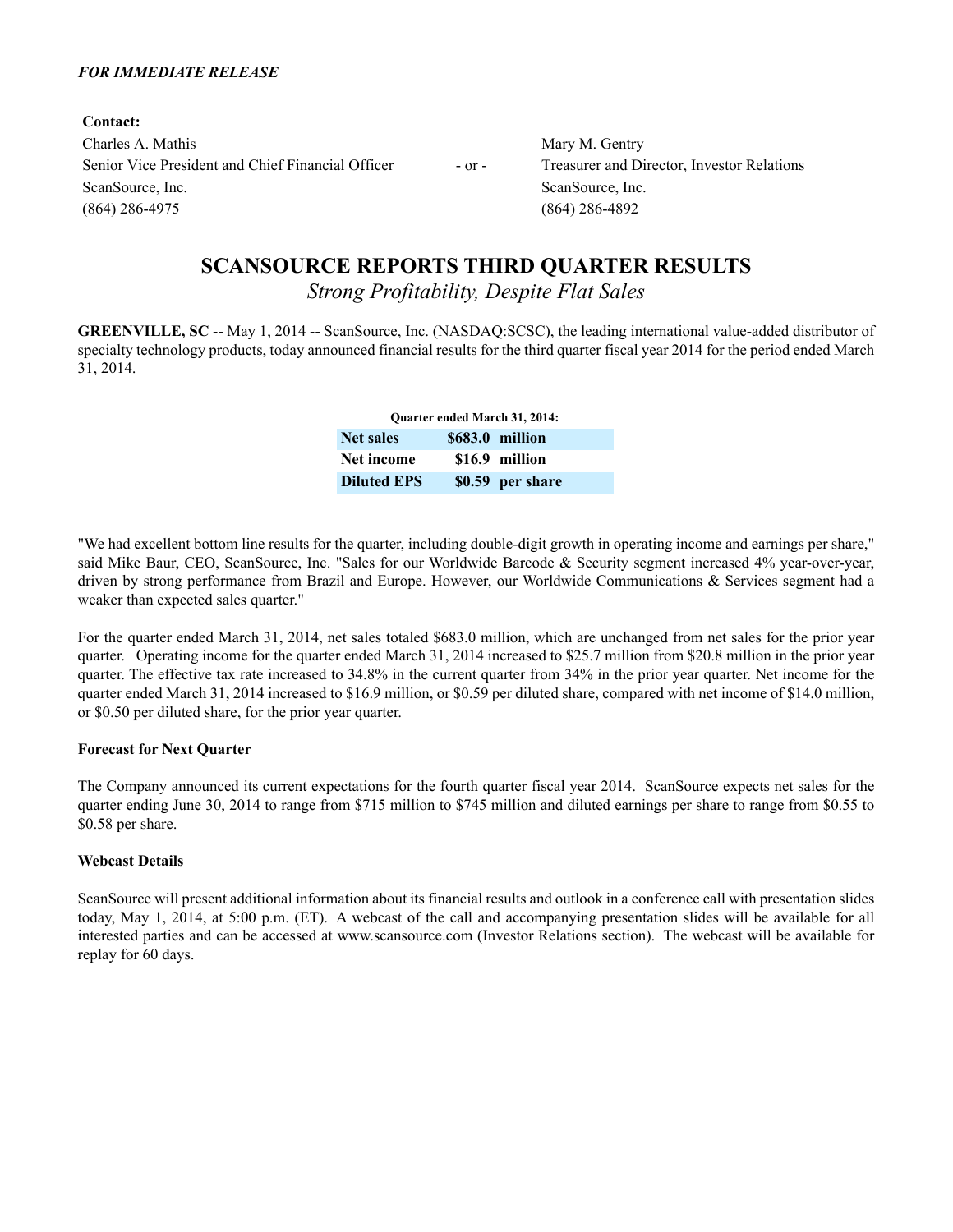### **ScanSource Reports Third Quarter Results**

### **Safe Harbor Statement**

This press release contains comments that are "forward-looking" statements that involve risks and uncertainties; these statements are subject to the safe harbor created by the Private Securities Litigation Reform Act of 1995. Any number of important factors could cause actual results to differ materially from anticipated or forecasted results, including, but not limited to, expanded operations in emerging markets, such as Brazil, that expose the Company to greater political and economic volatility than its operations in established markets; costs and delays in connection with the Company's new ERP system and the costs associated with the litigation of the prior ERPsystem project; the ability to forecast volatility in earnings resulting from the quarterly revaluation of the Company's earnout obligation to the sellers of CDC; and macroeconomic circumstances that could impact the business, such as currency fluctuations, credit market conditions, and an economic downturn. For more information concerning factors that could cause actual results to differ from anticipated results, see the Company's annual report on Form 10-K for the year ended June 30, 2013 and the Company's quarterly report on Form 10-Q for the quarter ended December 31, 2013, filed with the Securities and Exchange Commission. Except as may be required by law, the Company expressly disclaims any obligation to update these forward-looking statements to reflect events or circumstances after the date of this press release or to reflect the occurrence of unanticipated events.

#### **Non-GAAP Financial Information**

In addition to disclosing results that are determined in accordance with United States Generally Accepted Accounting Principles ("GAAP"), the Company also discloses certain non-GAAPfinancial measures, including net sales excluding the translation impact of foreign currencies and return on invested capital ("ROIC"). Non-GAAP financial measures are used to better understand and evaluate performance, including comparisons from period to period, as described below.

*Net sales excluding the translation impact of foreign currencies*: The Company discusses the percentage change in net sales excluding the translation impact from changes in foreign currency exchange rates between reporting periods. This measure enhances comparability between periods to help analyze underlying trends.

*Return on invested capital ("ROIC"):* Management uses ROIC as a performance measurement to assess efficiency in allocating capital under the Company's control to generate returns. Management believes this metric balances the Company's operating results with asset and liability management, is not impacted by capitalization decisions and is considered to have a strong correlation with shareholder value creation. In addition, it is easily computed, communicated and understood. ROIC also provides management a measure of the Company's profitability on a basis more comparable to historical or future periods.

ROIC assists management in comparing the Company's performance over various reporting periods on a consistent basis because it removes from operating results the impact of items that do not reflect core operating performance. Management believes the calculation of ROIC provides useful information to investors and is an additional relevant comparison of the Company's performance during the year. In addition, the Company's Board of Directors uses ROIC in evaluating business and management performance. Certain management incentive compensation targets are set and measured relative to ROIC.

These non-GAAPfinancial measures have limitations as analytical tools, and the non-GAAPfinancial measures that the Company reports may not be comparable to similarly titled amounts reported by other companies. Analysis of results and outlook on a non-GAAPbasis should be considered in addition to, and not in substitution for or as superior to, measurements of financial performance prepared in accordance with GAAP. A reconciliation of the Company's non-GAAPfinancial information to GAAPis set forth in the following Supplementary Information tables.

### **About ScanSource, Inc.**

ScanSource, Inc. (NASDAQ: SCSC) is the leading international distributor of specialty technology products, focusing on pointof-sale (POS) and barcode, communications and physical security solutions. ScanSource's teams provide value-added services and operate from two technology segments, Worldwide Barcode & Security and Worldwide Communications & Services. ScanSource is committed to helping its reseller customers choose, configure and deliver the industry's best products across almost every vertical market in North America, Latin America and Europe. Founded in 1992, the Company ranks #711 on the Fortune 1000. For more information, visit www.scansource.com.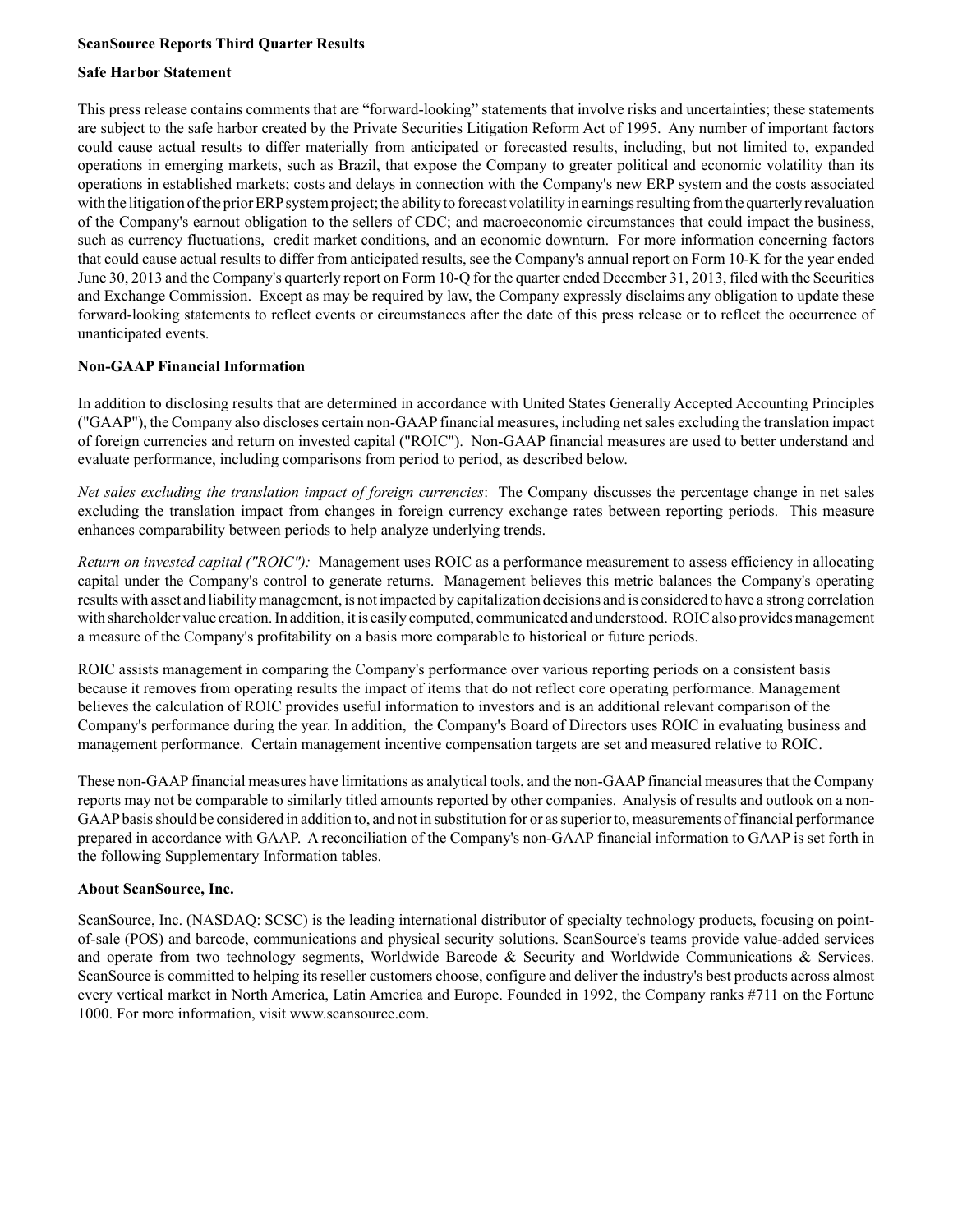### **ScanSource, Inc. and Subsidiaries Condensed Consolidated Balance Sheets (Unaudited) (in thousands)**

|                                                                        |               | March 31, 2014 |               | June 30, 2013* |
|------------------------------------------------------------------------|---------------|----------------|---------------|----------------|
| <b>Assets</b>                                                          |               |                |               |                |
| Current assets:                                                        |               |                |               |                |
| Cash and cash equivalents                                              | \$            | 183,562        | $\mathcal{S}$ | 148,164        |
| Accounts receivable, less allowance of                                 |               | 419,889        |               | 435,028        |
| \$26,825 at March 31, 2014                                             |               |                |               |                |
| \$25,479 at June 30, 2013                                              |               |                |               |                |
| Inventories                                                            |               | 479,871        |               | 402,307        |
| Prepaid expenses and other current assets                              |               | 41,947         |               | 40,105         |
| Deferred income taxes                                                  |               | 15,876         |               | 16,456         |
| Total current assets                                                   |               | 1,141,145      |               | 1,042,060      |
| Property and equipment, net                                            |               | 25,674         |               | 20,203         |
| Goodwill                                                               |               | 32,143         |               | 31,795         |
| Other non-current assets, including net identifiable intangible assets |               | 53,412         |               | 70,125         |
| <b>Total assets</b>                                                    | $\mathcal{S}$ | 1,252,374      | $\mathbb{S}$  | 1,164,183      |
| <b>Liabilities and Shareholders' Equity</b>                            |               |                |               |                |
| Current liabilities:                                                   |               |                |               |                |
| Current portion of contingent consideration                            | \$            | 5,718          | $\mathcal{S}$ | 3,732          |
| Accounts payable                                                       |               | 375,892        |               | 362,271        |
| Accrued expenses and other current liabilities                         |               | 62,756         |               | 59,983         |
| Income taxes payable                                                   |               | 2,289          |               | 1,696          |
| <b>Total current liabilities</b>                                       |               | 446,655        |               | 427,682        |
| Deferred income taxes                                                  |               | 192            |               | 205            |
| Long-term debt                                                         |               | 5,429          |               | 5,429          |
| Long-term portion of contingent consideration                          |               | 5,018          |               | 8,813          |
| Other long-term liabilities                                            |               | 22,294         |               | 26,098         |
| <b>Total liabilities</b>                                               |               | 479,588        |               | 468,227        |
| Shareholders' equity:                                                  |               |                |               |                |
| Common stock                                                           |               | 166,509        |               | 149,821        |
| Retained earnings                                                      |               | 623,791        |               | 569,107        |
| Accumulated other comprehensive income (loss)                          |               | (17,514)       |               | (22, 972)      |
| Total shareholders' equity                                             |               | 772,786        |               | 695,956        |
| Total liabilities and shareholders' equity                             | \$            | 1,252,374      | $\mathcal{S}$ | 1,164,183      |

\* Derived from audited financial statements.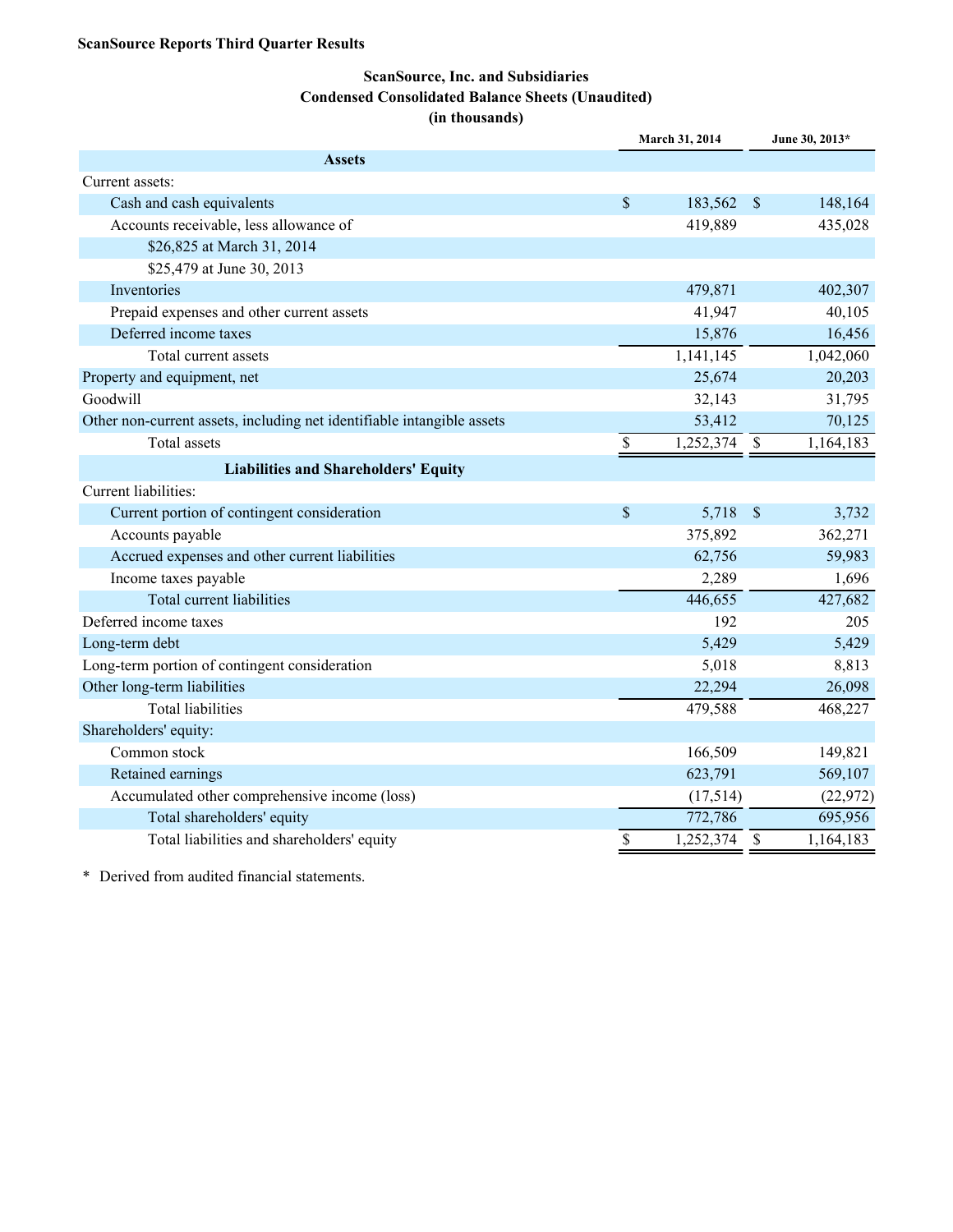### **ScanSource Reports Third Quarter Results**

### **ScanSource, Inc. and Subsidiaries Condensed Consolidated Income Statements (Unaudited) (in thousands)**

|                                                  | <b>Ouarter ended</b><br>March 31, |         |               | Nine months ended<br>March 31, |               |           |               |           |
|--------------------------------------------------|-----------------------------------|---------|---------------|--------------------------------|---------------|-----------|---------------|-----------|
|                                                  |                                   | 2014    |               | 2013                           |               | 2014      |               | 2013      |
| Net sales                                        | $\mathbf{\$}$                     | 682,998 | $\mathsf{\$}$ | 682,965                        | $\mathbb{S}$  | 2,155,520 | $\mathbb{S}$  | 2,164,286 |
| Cost of goods sold                               |                                   | 609,647 |               | 614,133                        |               | 1,928,414 |               | 1,947,063 |
| Gross profit                                     |                                   | 73,351  |               | 68,832                         |               | 227,106   |               | 217,223   |
| Operating expenses:                              |                                   |         |               |                                |               |           |               |           |
| Selling, general and administrative expenses     |                                   | 46,705  |               | 47,937                         |               | 143,541   |               | 144,392   |
| Change in fair value of contingent consideration |                                   | 981     |               | 100                            |               | 2,218     |               | 1,396     |
| Operating income                                 |                                   | 25,665  |               | 20,795                         |               | 81,347    |               | 71,435    |
| Other expense (income):                          |                                   |         |               |                                |               |           |               |           |
| Interest expense                                 |                                   | 217     |               | 102                            |               | 698       |               | 356       |
| Interest income                                  |                                   | (545)   |               | (483)                          |               | (1,644)   |               | (1,648)   |
| Other, net                                       |                                   | 13      |               | (4)                            |               | 65        |               | 34        |
| Income before income taxes                       |                                   | 25,980  |               | 21,180                         |               | 82,228    |               | 72,693    |
| Provision for income taxes                       |                                   | 9,031   |               | 7,202                          |               | 27,544    |               | 24,716    |
| Net income                                       | \$                                | 16,949  | \$            | 13,978                         | \$.           | 54,684    | <sup>\$</sup> | 47,977    |
| Per share data:                                  |                                   |         |               |                                |               |           |               |           |
| Weighted-average shares outstanding, basic       |                                   | 28,502  |               | 27,847                         |               | 28,275    |               | 27,725    |
| Net income per common share, basic               | $\mathcal{S}$                     | 0.59    | \$            | 0.50                           | $\mathcal{S}$ | 1.93      | $\mathbf S$   | 1.73      |
|                                                  |                                   |         |               |                                |               |           |               |           |
| Weighted-average shares outstanding, diluted     |                                   | 28,730  |               | 28,024                         |               | 28,548    |               | 27,960    |
| Net income per common share, diluted             | \$                                | 0.59    | \$            | 0.50                           | \$            | 1.92      | \$            | 1.72      |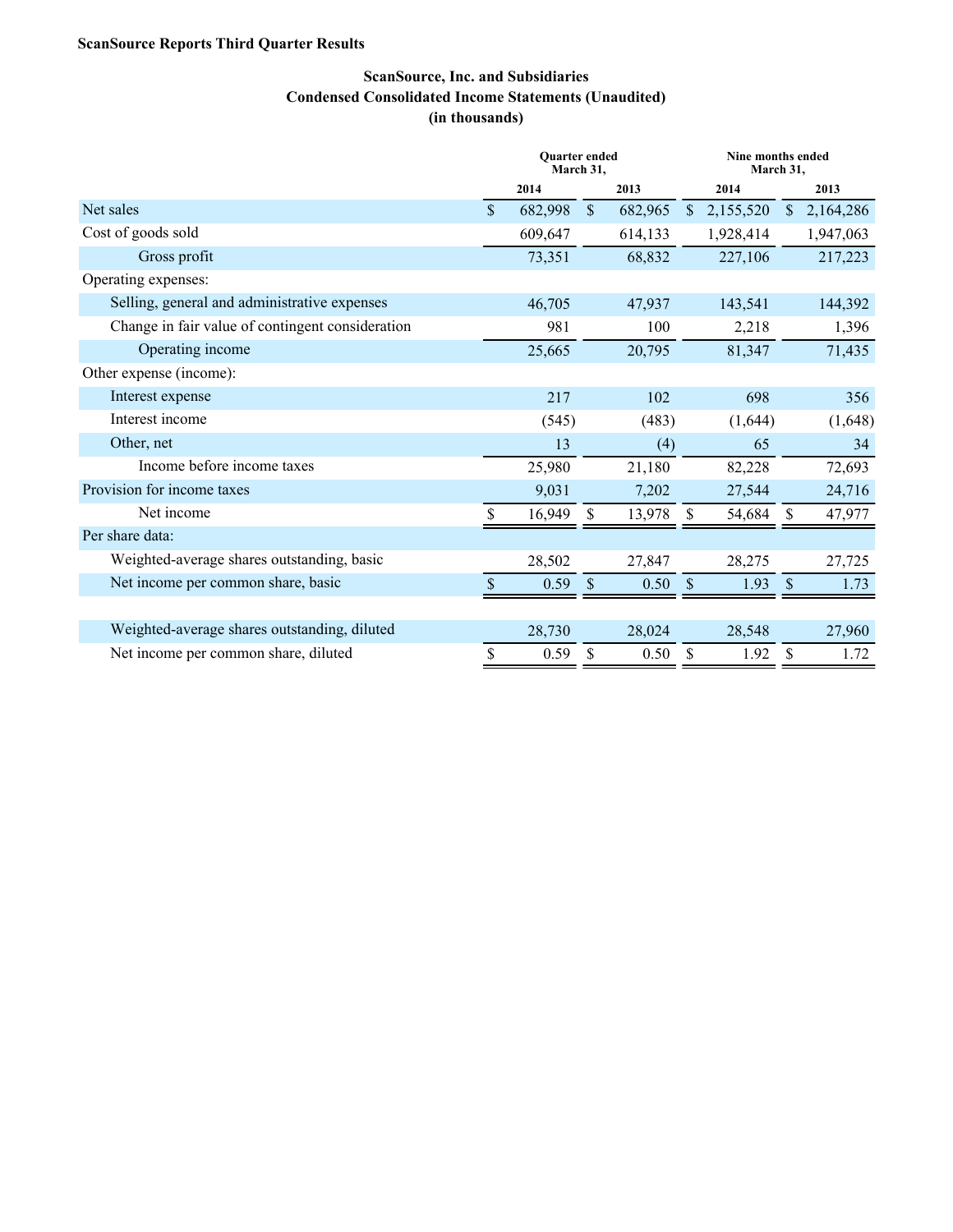### **ScanSource, Inc. and Subsidiaries Supplementary Information (Unaudited) (in thousands)**

| <b>Net Sales by Segment:</b>        |                                   |                                |     |           |                      |                      |
|-------------------------------------|-----------------------------------|--------------------------------|-----|-----------|----------------------|----------------------|
|                                     | <b>Ouarter ended</b><br>March 31, |                                |     |           | Non-GAAP<br>% Change |                      |
|                                     |                                   | 2014                           |     | 2013      | % Change             | Excluding $FX^{(a)}$ |
| Worldwide Barcode & Security        | <sup>\$</sup>                     | 455,822                        | \$. | 438,191   | 4.0 $\%$             | 4.8 %                |
| Worldwide Communications & Services |                                   | 227,176                        |     | 244,774   | $(7.2)\%$            | $(7.4)\%$            |
| Consolidated                        |                                   | 682,998                        |     | 682,965   | $- \frac{9}{6}$      | $0.4\%$              |
|                                     |                                   | Nine months ended<br>March 31, |     |           |                      | Non-GAAP<br>% Change |
|                                     |                                   | 2014                           |     | 2013      | % Change             | Excluding $FX^{(a)}$ |
| Worldwide Barcode & Security        | <sup>\$</sup>                     | 1,382,672                      | \$. | 1,383,453 | $(0.1)\%$            | $0.1 \%$             |
| Worldwide Communications & Services |                                   | 772,848                        |     | 780,833   | $(1.0)\%$            | $(1.3)\%$            |
| Consolidated                        |                                   | 2,155,520                      |     | 2,164,286 | $(0.4)\%$            | $(0.4)\%$            |

#### **Net Sales by Geographic Segment:**

|                                  | <b>Ouarter ended</b><br>March 31, |         |  |         |                 |                      |  |  |  |  |  |  | <b>Non-GAAP</b><br>% Change |
|----------------------------------|-----------------------------------|---------|--|---------|-----------------|----------------------|--|--|--|--|--|--|-----------------------------|
|                                  |                                   | 2014    |  | 2013    | % Change        | Excluding $FX^{(b)}$ |  |  |  |  |  |  |                             |
| North American (U.S. and Canada) |                                   | 498,773 |  | 508,394 | (1.9)%          | (1.9)%               |  |  |  |  |  |  |                             |
| International                    |                                   | 184.225 |  | 174.571 | 5.5 %           | $7.3\%$              |  |  |  |  |  |  |                             |
| Consolidated                     |                                   | 682.998 |  | 682.965 | $- \frac{9}{6}$ | $0.4\%$              |  |  |  |  |  |  |                             |

|                                  | Nine months ended<br>March 31, |          |  |           | <b>Non-GAAP</b><br>% Change |                      |  |
|----------------------------------|--------------------------------|----------|--|-----------|-----------------------------|----------------------|--|
|                                  |                                | 2014     |  | 2013      | % Change                    | Excluding $FX^{(b)}$ |  |
| North American (U.S. and Canada) |                                | .602.202 |  | 1,602,193 | $- \frac{9}{6}$             | $- \frac{9}{6}$      |  |
| International                    |                                | 553.318  |  | 562.093   | $(1.6)\%$                   | $(1.5)\%$            |  |
| Consolidated                     |                                | 155.520  |  | 2.164.286 | $(0.4)\%$                   | $(0.4)\%$            |  |

Notes:

(a) Year-over-year net sales growth rate excluding the translation impact of changes in foreign currency exchange rates. Calculated by translating the net sales for the quarter ended and nine months ended March 31, 2014 into U.S. dollars using the weighted average foreign exchange rates for the quarter ended and nine months ended March 31, 2013, respectively. Worldwide Barcode  $&$  Security net sales excluding the translation impact of foreign currencies for the quarter ended and nine months ended March 31, 2014, as adjusted, totaled \$459.4 million and \$1.4 billion, respectively. Worldwide Communications & Services net sales excluding the translation impact of foreign currencies for the quarter ended and nine months ended March 31, 2014, as adjusted, totaled \$226.7 million and \$770.6 million.

(b)Year-over-year net sales growth rate excluding the translation impact of changes in foreign currency exchange rates. Calculated by translating the net sales for the quarter ended and nine months ended March 31, 2014 into U.S. dollars using the weighted average foreign exchange rates for the quarter ended and nine months ended March 31, 2013, respectively. International net sales excluding the translation impact of foreign currencies for the quarter ended and nine months ended March 31, 2014, as adjusted, totaled \$187.3 million and \$553.8 million, respectively.